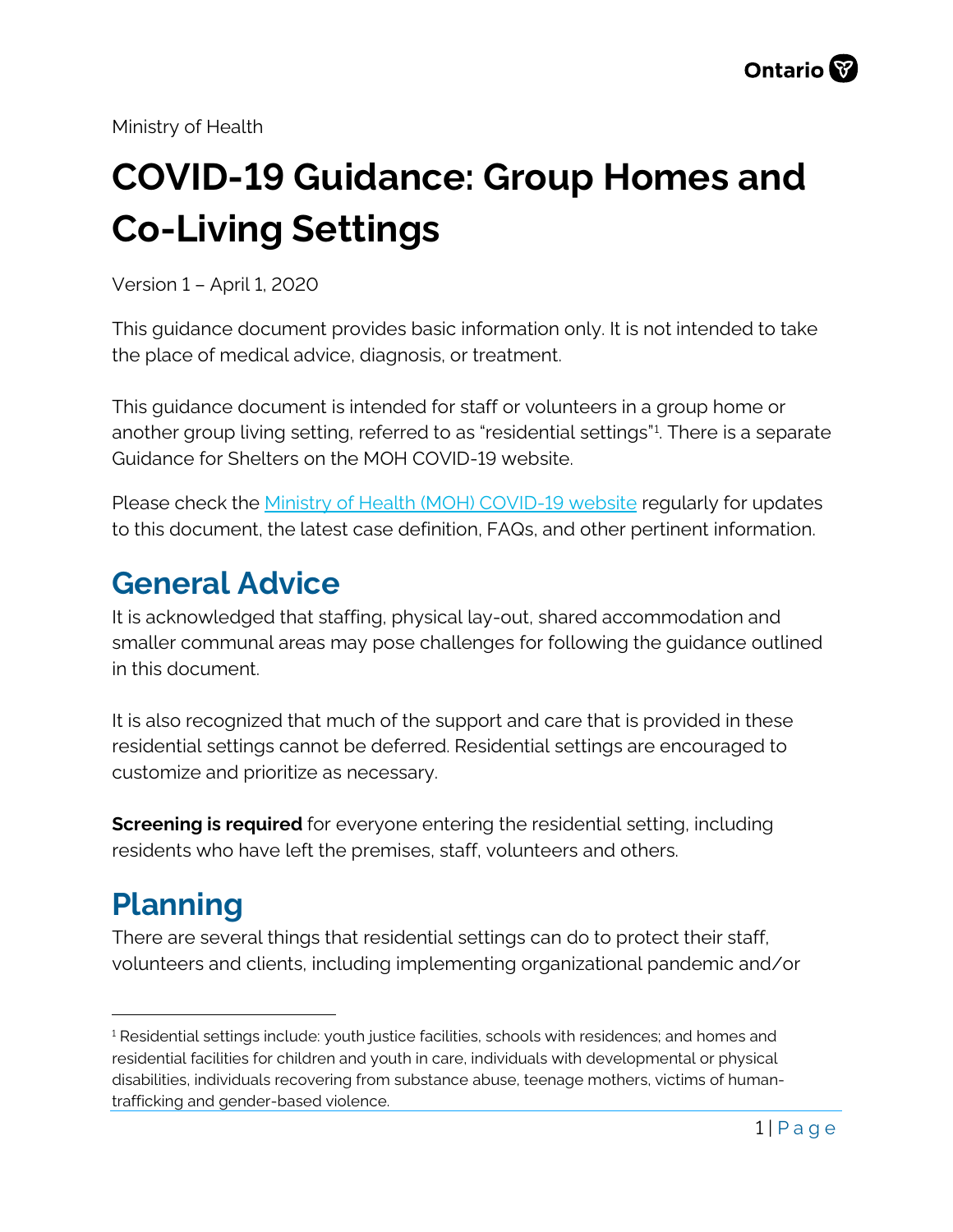business continuity plans as appropriate. These should include plans to address situations when staff, volunteers and/or clients are unwell.

When planning, residential settings should also consider:

- How health care can be organized within the residential setting if residents become unwell with suspected or confirmed COVID-19 or are exposed to COVID-19, including isolation within the home;
- How to reach out to the local [public health unit](https://www.phdapps.health.gov.on.ca/PHULocator/) to assist with the planning;
- Sick leave policies and how to access extra staff and volunteers to cover for absences of staff who can not come to work because they are unwell or in selfisolation;
- How to actively screen staff, and volunteers for symptoms of COVID-19 every time they enter the residential setting;
- How to access specialist services that may be required (e.g., mental health services);
- How to access extra hand hygiene supplies (soap, alcohol-based hand sanitizer, paper towels) and cleaning products and perform enhanced cleaning;
- How to have food, medication and other supplies delivered and the quantities needed of each;
- How to access and use personal protective equipment (PPE), and what types are needed;
- How to transport unwell residents as public transportation cannot be used;
- Reviewing infection prevention and control/occupational health and safety policies and procedures with all staff and volunteers; and
- Communicating that anyone who feels unwell, especially those with fever, cough or other flu-like symptoms should stay home and report to the supervisor/manager for screening (details below).

Surgical/procedure masks should only be worn inside the residential setting if a staff person must have direct contact (less than 2 metres) with an unwell resident.

## **Prevention**

There are many things residential settings can do to prevent and limit the spread of COVID-19 in the residential setting, particularly by facilitating proper hand hygiene, respiratory etiquette, and physical distancing as well as screening staff, volunteers, and new or returning residents.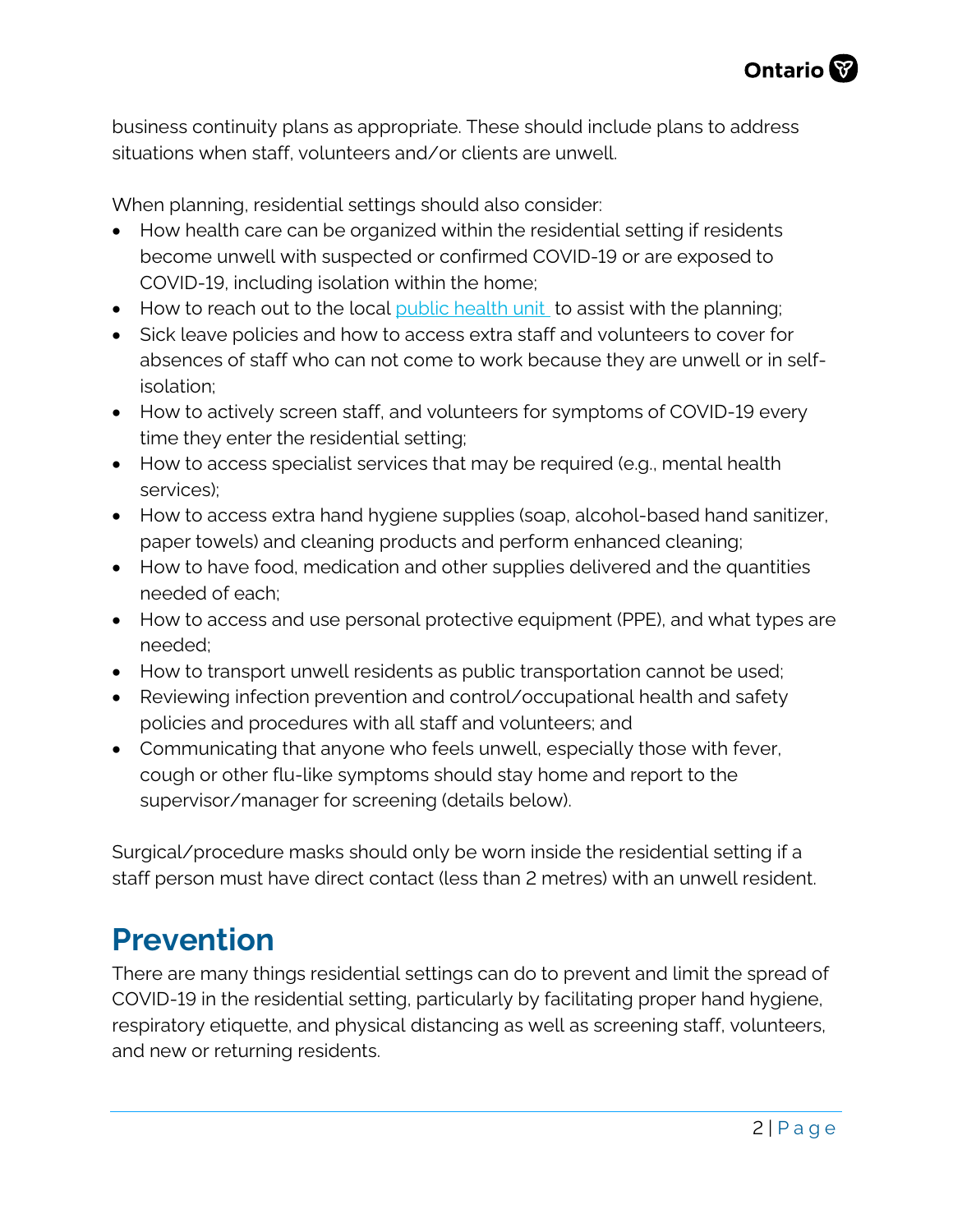#### **Hand Hygiene**

Hand hygiene (see Hand Hygiene on **PHO Public Resources)** refers to hand washing or hand sanitizing and actions taken to maintain healthy hands and fingernails. It should be performed frequently with soap and water or hand sanitizer for 15- 20 seconds:

- Before and after preparing food;
- Before and after eating;
- Before going to sleep;
- After using the toilet;
- After disposing of waste or handling dirty laundry;
- After blowing your nose, coughing, or sneezing;
- After interacting with other people at a distance of less than 2 metres/6 feet;
- After facilitating or engaging in group activities (where applicable see section on Group Activities and Outings); and
- Whenever hands look dirty or are visibly soiled.

Handwashing with plain soap and water is the preferred method of hand hygiene. If soap and water are not available, hands can be cleaned with an alcohol-based hand sanitizer (ABHS) that contains at least 70% alcohol, ensuring that all surfaces of the hands are covered (e.g., front and back of hands as well as between fingers and under the nails) and rub them together until they feel dry. For visibly soiled hands, remove soiling with a paper towel or hand wipe first, followed by use of ABHS.

When drying hands, disposable paper towels are preferred, but a cloth towel that is only used by one person may be used.

Avoid touching the face, eyes, nose, and mouth at all times, especially with unwashed hands.

#### **Respiratory etiquette**

- Cover your cough and teach, remind or help residents to cover their nose and mouth with a tissue when coughing and sneezing or cough or sneeze into the bend of the arm, not the hand.
- Residents and staff should dispose of any tissues that they used as soon as possible in a lined, non-touch waste basket and wash their hands afterwards.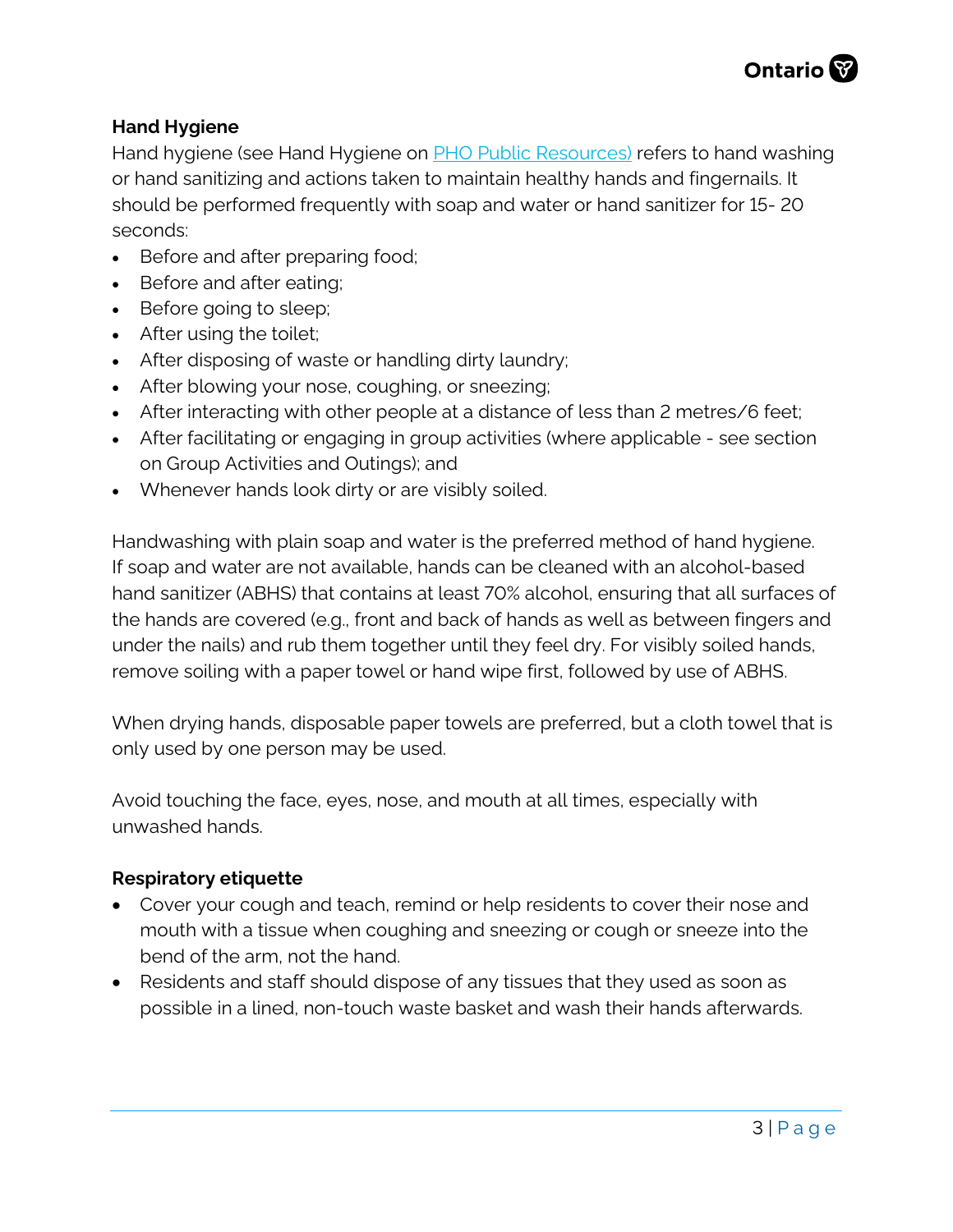### **Physical Distancing**

Physical distancing limits the number of people that individuals come into close contact with. This means keeping a distance of at least 2 metres or 6 feet (approximately 2 arms-length) from other people in the residential setting and outside. Unless providing essential personal care, people living in the residence should distance themselves from others. This may require educating residents and volunteers to be mindful of their proximity to others. Moving furniture and creating visual cues such as tape on the floor can be helpful.

## **Day to Day Operations**

### **Meals, Group Activities and Outings**

There are several things that residential settings can do to protect their staff, volunteers and residents:

- Only allow one person or family to use the kitchen at a time and clean and disinfect after each use.
- Suspend communal dining unless physical distancing is possible (e.g., eating at different times and cleaning all surfaces between seatings) or serving residents individual meals in their rooms if this is not feasible.
- Remove shared food containers from dining areas (e.g., pitchers of water, salt & pepper shakers). Dispense snacks directly to residents or use pre-packaged food.
- Encourage residents to remain in their room. If rooms are shared, residents should keep as far apart as possible from each other (e.g., "head to foot" or "foot to foot" placement of beds).
- Cancel group activities and individual outings that require close contact between individuals unless they are essential.
	- o Activities that maintain physical distancing of 2 metres or 6 feet between individuals may continue in the home.
- Create a schedule for residents to use the common spaces in shifts, to maintain physical distancing. Reconfigure common spaces so seating ensures physical distancing.
- Individuals should only leave the home for urgent appointments.
- Arrange for delivery of medications, including methadone.
- People may make use of the yard and outdoor space immediately surrounding the residential setting if they can maintain physical distancing.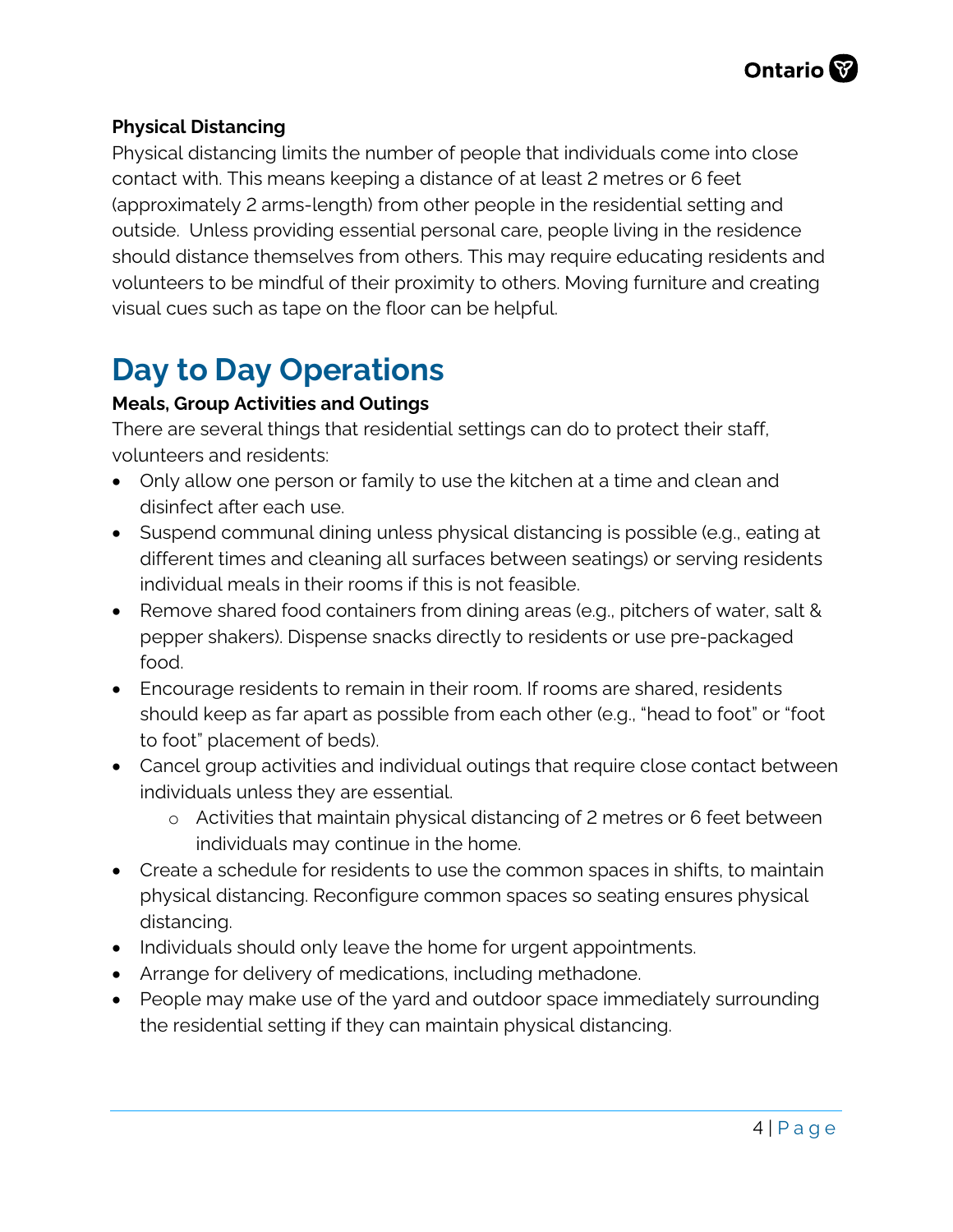#### **Avoid Sharing Personal and Household Items**

- Residents should not share personal items with others (e.g., toothbrushes, towels, washcloths, bed linen, unwashed eating utensils, straws, cigarettes, drinks, drug paraphernalia, phones, computers, remote controls, toys, other electronic devices, etc.).
- Where possible, personal items should be kept separately for each resident. Clean all items that must be used by several people between uses (e.g., remote control, toys, telephones) - see cleaning below.

### **Home Visits and Visitors**

- Home visits to family are only permitted if the resident stays with the family for the duration of the COVID-19 emergency and until they are instructed that they may return to the residential setting. Home visits to family for a short time are not permitted.
- If available, use telephone or video interactions for residents to maintain contact with family and friends.
- For Youth Justice Facilities, all visitor and volunteer activities should be suspended until further notice.

#### **Volunteers**

Only volunteers that are essential to the continued operation of the residential setting should be permitted to enter the residential setting, if they pass screening. All efforts should be made to adjust business practices and eliminate the need for volunteer support as well as limiting the number of people that come in and out of the residence.

### **Cleaning**

• Cleaning and disinfecting<sup>2</sup> objects and high-touch surfaces will help to prevent the transmission of viruses from contaminated objects and surfaces to people (see Environmental Cleaning on [PHO public resources\).](https://www.publichealthontario.ca/en/diseases-and-conditions/infectious-diseases/respiratory-diseases/novel-coronavirus/public-resources)

<span id="page-4-0"></span><sup>2</sup> **Cleaning** removes germs, dirt, and impurities from surfaces or objects by using soap (or detergent) and water to physically remove germs from surfaces. This process does not necessarily kill germs, but by removing them, it lowers their numbers and the risk of spreading infection. **Disinfecting** kills germs on surfaces or objects using chemicals. This process does not necessarily clean dirty surfaces or remove germs, but by killing germs on a surface after cleaning, it can further lower the risk of spreading infection. For effective disinfection, cleaning should be done first.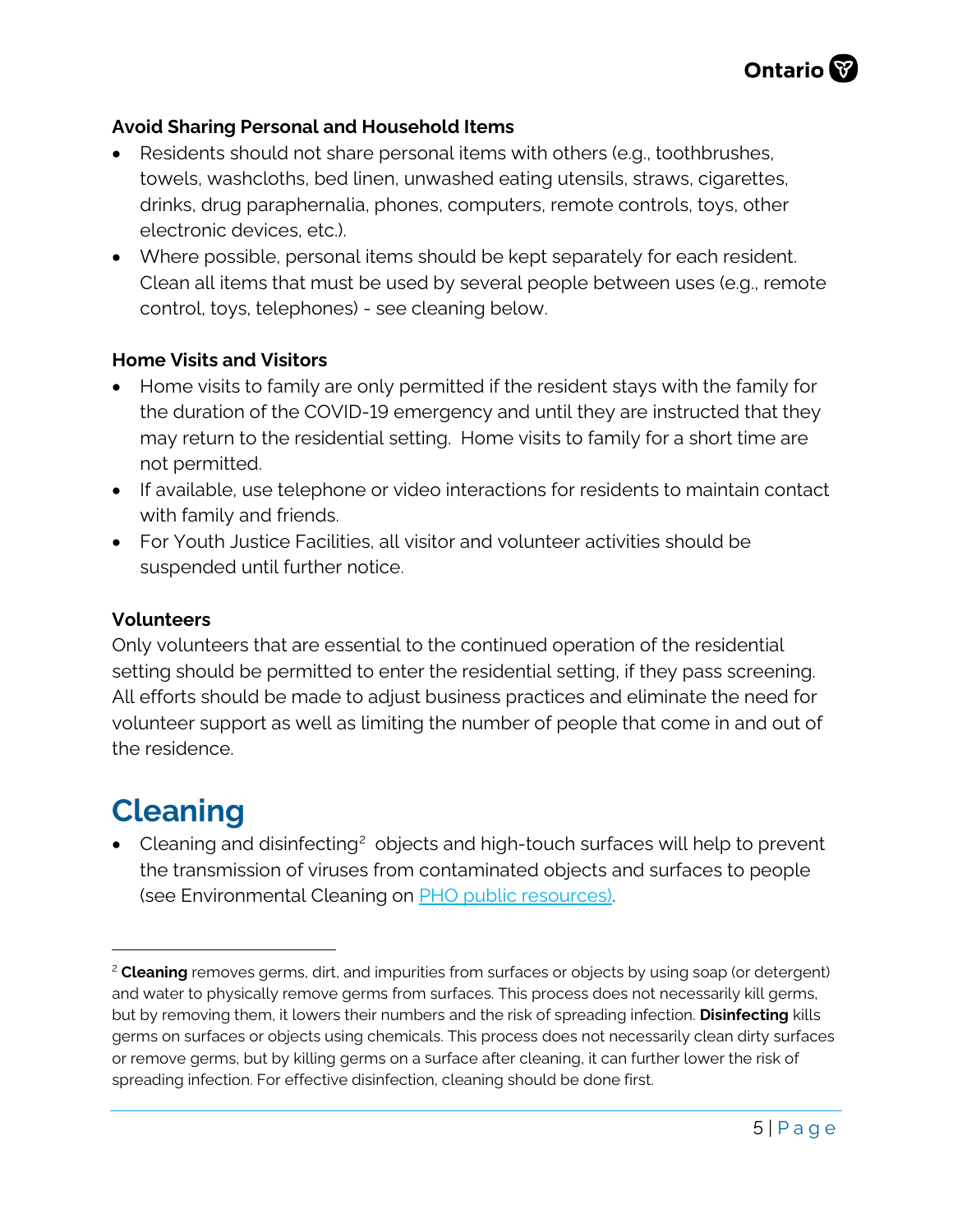- Clean and disinfect all high-touch surfaces twice a day or more with a regular cleaner and disinfectant. High-touch areas include toilets and sinks, door handles (including refrigerator), kitchen surfaces and small appliances (e.g., kettles, coffee makers), light switches, telephones, remote controls, toys.
- Read and follow the product label for health and safety information about the products, substances or chemicals that may be hazardous. Only use disinfectants that have a Drug Identification Number on the label (8-digit number given by Health Canada). Wear gloves when handling cleaning products.
- High-touch electronics such as mobile devices and phones, computers and other devices may be disinfected with 70% alcohol (e.g., alcohol prep wipes).
- Place lined waste baskets in visible locations and empty them regularly.

## **Screening**

The latest COVID case definition is available on the [MOH COVID-19 website.](http://www.health.gov.on.ca/en/pro/programs/publichealth/coronavirus/2019_guidance.aspx)

[Signage](http://www.health.gov.on.ca/en/pro/programs/publichealth/coronavirus/2019_guidance.aspx) (link to signage in multiple languages). should be posted on the entry door and throughout the residence to prompt anyone to self-identify if they feel unwell or screen positive for symptoms of COVID-19.

All staff, volunteers and returning residents should be actively screened on intake and daily using the ministry's [self-assessment screening tool.](https://covid-19.ontario.ca/self-assessment/) Those who fail screening are not permitted to enter.

Individuals conducting screening should ideally be behind a physical barrier (e.g., Plexiglas) or stand 2 metres or 6 feet away from the individual being screened. If possible, the screener should be placed at the entrance to screen all individuals wanting to enter the residential setting. If a physical barrier or 2 metres or 6 feet distance is not possible, then screeners should wear a mask and gloves. Hand sanitizer should also be available.

Residents should be monitored for symptoms of COVID-19 daily (see How to Self Monitor on **PHO Public Resources**). Symptoms range from mild to severe and include fever, new cough or change in cough, difficulty breathing or shortness of breath, muscle aches, fatigue, headache, sore throat, and runny nose.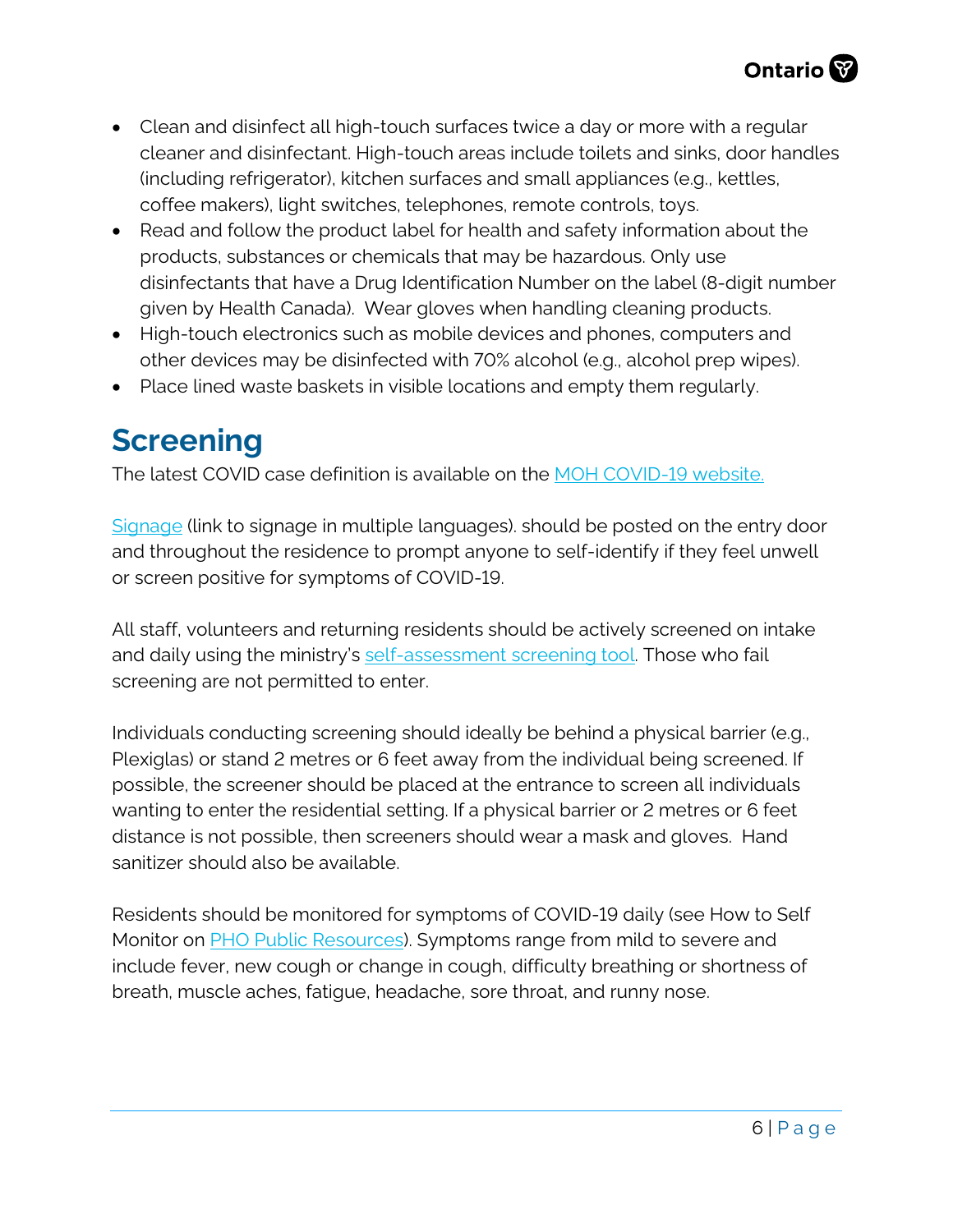# **Positive Screening: What to do With Staff and Volunteers**

All staff and volunteers who have symptoms that may be from COVID-19 or have been exposed to someone with suspected or confirmed COVID-19 are required to self-isolate and must not come to work. They should report their symptoms to their supervisor/manager and contact their local [public health unit](https://www.phdapps.health.gov.on.ca/PHULocator/) for advice.

Staff and volunteers who become unwell on site in the residential setting should tell their manager immediately and separate themselves from others. They should be given a mask and hand sanitizer to use. They should go home (avoiding public transit) and contact their primary care provider, Telehealth (1-866-797-0000) or the [local public health unit](https://www.phdapps.health.gov.on.ca/PHULocator/) . They should also complete the MOH's self-assessment tool and go to an Assessment Centre if directed by their health care provider or the selfassessment tool.

### **COVID-19 Testing**

Symptomatic staff in all residential settings described in this guidance should advise health care providers at the Assessment Centre that they work with a vulnerable population in a group home or other group residential setting (see **PHO Coronavirus** [Disease 2019 \(COVID-19\) Testing\).](https://www.publichealthontario.ca/en/laboratory-services/test-information-index/wuhan-novel-coronavirus)

### **Positive Screening: What to do With Residents**

If a resident reports or shows symptoms of COVID-19 or they have been exposed to someone who has COVID-19, they should be isolated immediately (see How to Self-Isolate on [PHO Public Resources\)](https://www.publichealthontario.ca/en/diseases-and-conditions/infectious-diseases/respiratory-diseases/novel-coronavirus/public-resources). Testing should be arranged by calling the [local](https://www.phdapps.health.gov.on.ca/PHULocator/)  [public health unit.](https://www.phdapps.health.gov.on.ca/PHULocator/) If medical advice is required for any resident, call their primary care provider or Telehealth Ontario at 1-866-797-0000 and tell them that the person lives in a group home or other residential setting.

### **Placement in Isolation in the Residence**

Please refer to Self-isolation: Guide for caregivers, household members and close contacts on [PHO Public Resources.](https://www.publichealthontario.ca/en/diseases-and-conditions/infectious-diseases/respiratory-diseases/novel-coronavirus/public-resources) 

- Choose a room in the residence with a door that can be closed to separate unwell residents who have symptoms or are being tested for COVID-19 from those who are healthy for 14 days.
- If a private room is not possible and will be shared by well and unwell residents, make sure the room has good airflow (open windows as security protocols and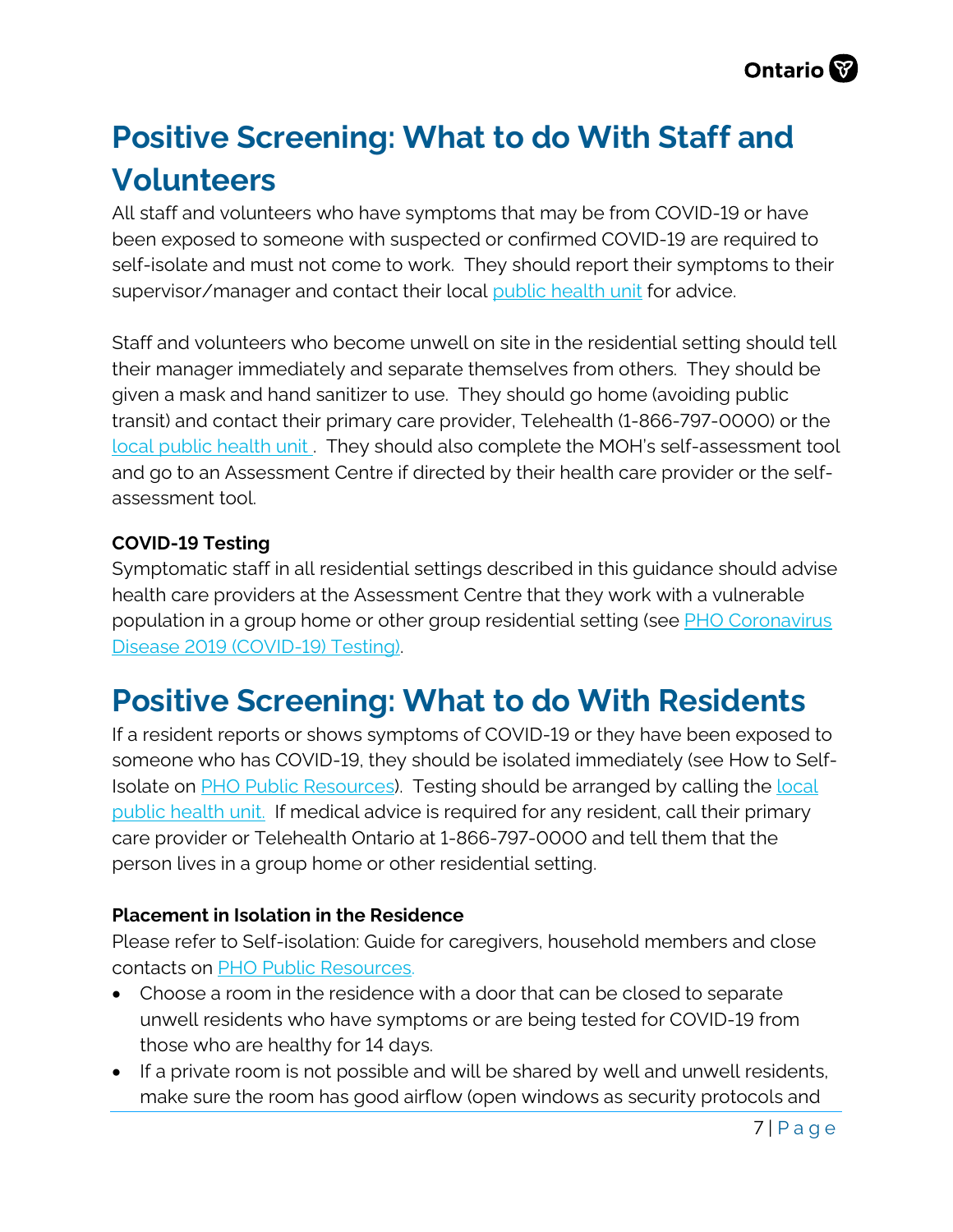weather permits), and that the resident can be kept 2 metres or 6 feet away from other people who are not unwell and wears a surgical/procedure mask. Provide the residents of the room with hand sanitizer. and instruct them to use it in the room.

- If the room must be shared by more than one person who is unwell with confirmed COVID-19, these residents are not required to wear masks.
- Identify a separate bathroom for the unwell person to use, if possible.
- If a private bathroom is not available, consider developing a schedule for use with the unwell person going last, followed by a thorough cleaning of the bathroom.

### **COVID-19 Testing**

- If the sick resident has symptoms that may be COVID-19 and the residential setting staff have health questions, call the resident's doctor/NP (if permitted) or Telehealth Ontario (1-866-797-0000) and tell them that the person lives in a group home or other residential setting.
- If staff are advised to transport the resident to an Assessment Centre, arrange private transportation (no public transit is allowed) and have the resident wear a surgical/procedure mask, sit alone in the backseat and open the car windows if possible. The driver of the vehicle should wear a mask.
- Residents in all residential settings described in this guidance should advise health care providers at the Assessment Centre that they are a resident in a group home or other group residential setting (see [PHO Coronavirus Disease](https://www.publichealthontario.ca/en/laboratory-services/test-information-index/wuhan-novel-coronavirus) [2019 \(COVID-19\) Testing\).](https://www.publichealthontario.ca/en/laboratory-services/test-information-index/wuhan-novel-coronavirus)

#### **Recovery at Home**

- Residents who have mild to moderate symptoms may recover at home in the residential setting. They must remain in their room, receive meals in their room and should not share a bathroom with others (see above). They should be monitored several times a day to ensure that their symptoms do not worsen.
- If the unwell person gets worse and needs to go to the hospital because of severe symptoms (e.g., severe difficulty breathing, severe chest pain, very hard time waking up, confusion, loss of consciousness), call 911 and inform them that the person is suspected of having COVID-19 so that the hospital can be notified and the paramedics can take the necessary precautions.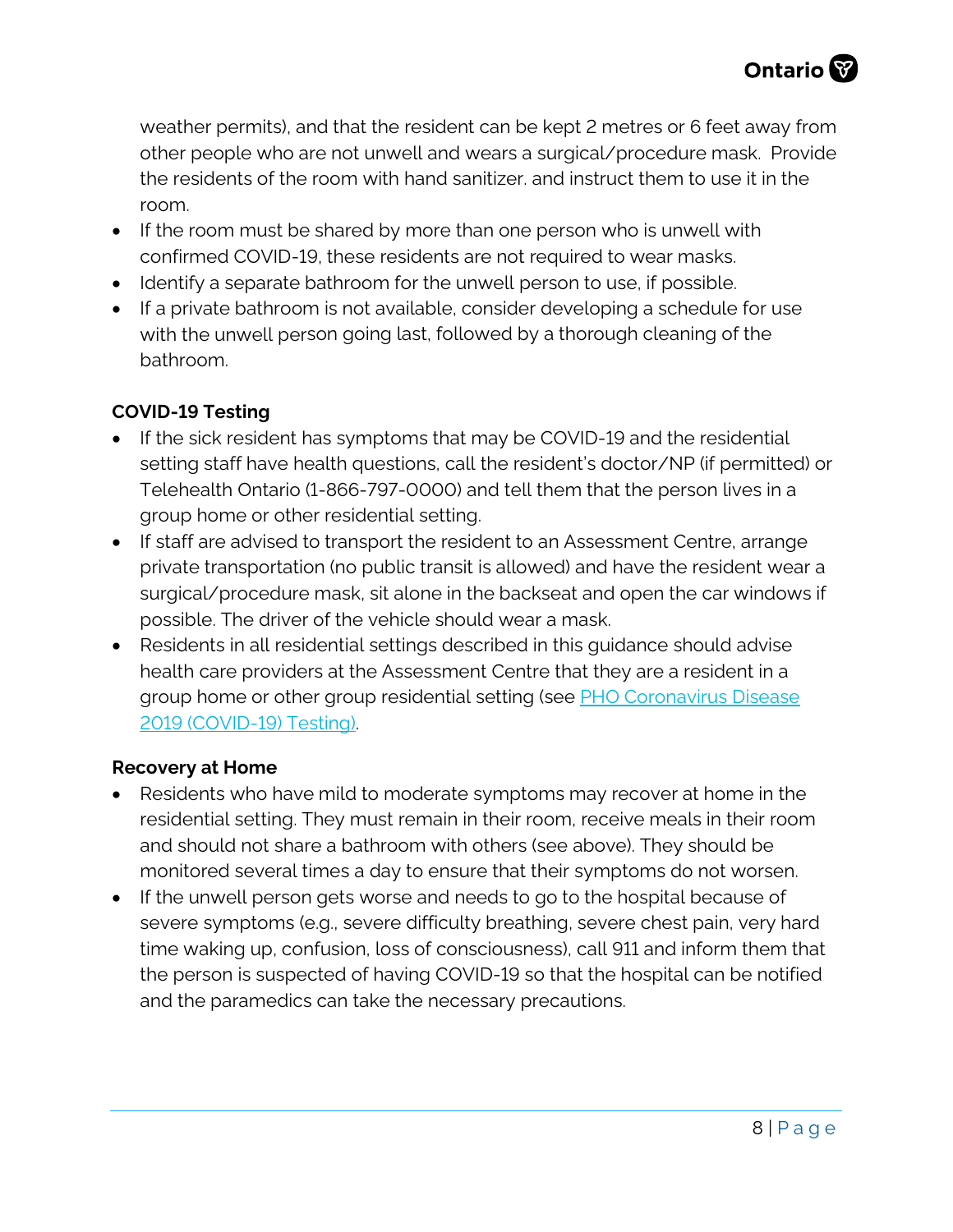## **Reporting Positive Screening**

Staff should contact their [local public health unit](https://www.phdapps.health.gov.on.ca/PHULocator/) to report a staff member, volunteer or resident suspected to have COVID-19. The local public health unit will provide specific advice on what control measures should be implemented to prevent further spread in the residential setting.

### **Caregiving and Infection Control**

Limit the number of staff providing care to the person with suspected or confirmed COVID-19. All caregivers should perform regular hand hygiene and wear appropriate personal protective equipment as required.

If close contact (less than 2 metres or 6 feet) with the person with suspected or confirmed COVID-19 is required for direct care (e.g., bathing, toileting), use Droplet and Contact Precautions (see Droplet and Contact Precautions on [PHO Health Care](https://www.publichealthontario.ca/en/diseases-and-conditions/infectious-diseases/respiratory-diseases/novel-coronavirus/health-care-resources)  [Resources\)](https://www.publichealthontario.ca/en/diseases-and-conditions/infectious-diseases/respiratory-diseases/novel-coronavirus/health-care-resources).

Droplet and Contact Precautions include using **Personal Protective Equipment (PPE):** 

- **surgical/procedure masks** provide a physical barrier that helps prevent the transmission of the virus by blocking respiratory droplets propelled by coughing, sneezing and talking and should be used when in close contact (less than 2 metres) with the ill person;
- **disposable single use gloves** should be worn when in direct contact with the ill person, cleaning contaminated surfaces, and handling items soiled with body fluids. If disposable gloves are not available, reusable utility gloves may be used; however, they must be cleaned with soap and water and decontaminated after each use with a disinfectant;
- **isolation gown** when skin or clothing may become contaminated. Reusable gowns may be used; however, they must be laundered with soap and warm water (60-90°C) after each use;
- **eye protection** such as goggles or a face shield for care or activities likely to generate splashes or sprays of body fluids.

Before using PPE, staff should be familiar with how to safely put it on and take it off. Detailed instructions on how to use PPE are available on Public Health Ontario's website: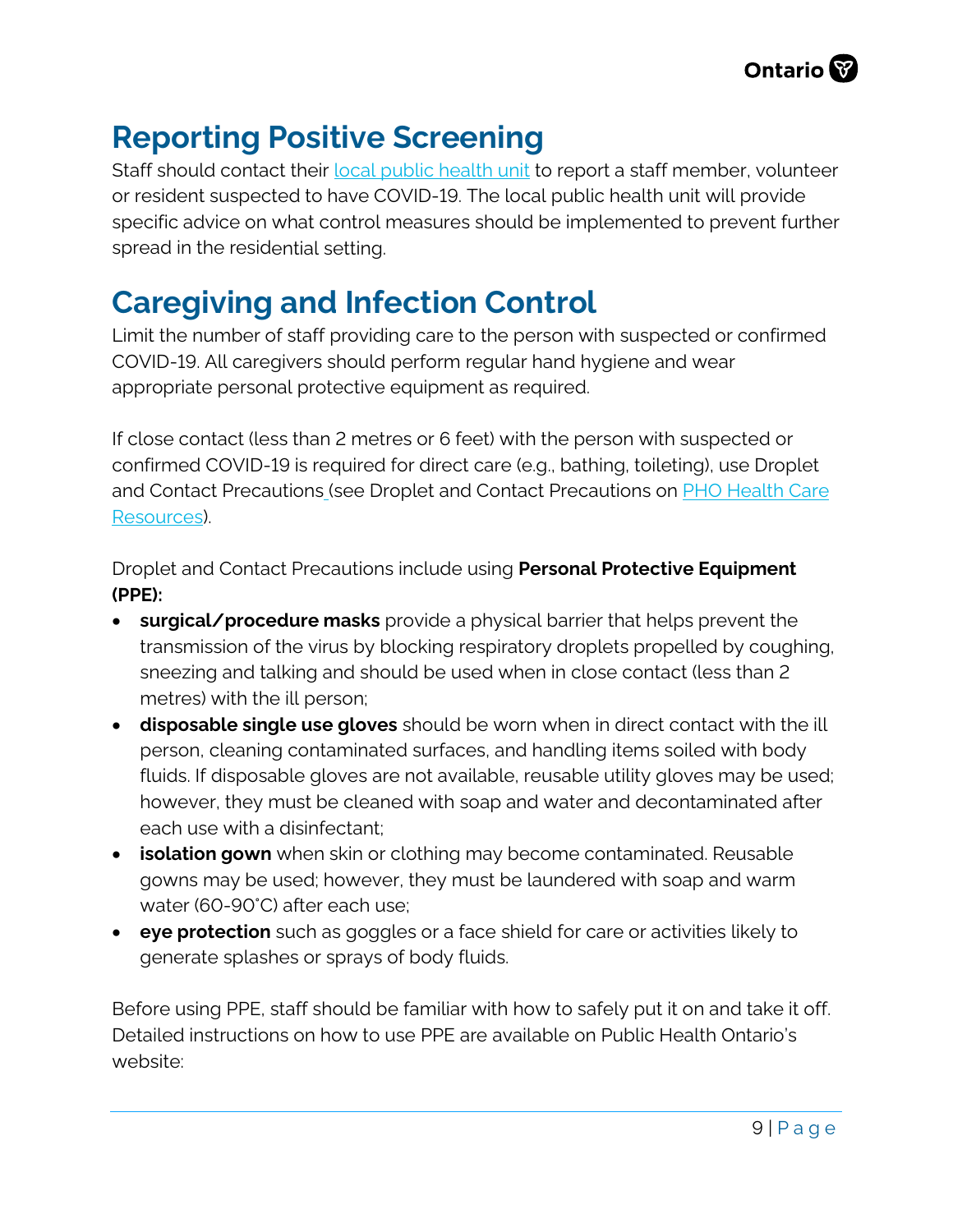

[Recommended Steps: Taking Off Personal Protective Equipment \(PPE\)](https://www.publichealthontario.ca/en/diseases-and-conditions/infectious-diseases/respiratory-diseases/novel-coronavirus/health-care-resources) - COVID-19 Videos: [https://www.publichealthontario.ca/en/diseases-and](https://www.publichealthontario.ca/en/diseases-and-conditions/infectious-diseases/respiratory-diseases/novel-coronavirus/health-care-resources)[conditions/infectious-diseases/respiratory-diseases/novel-coronavirus/health](https://www.publichealthontario.ca/en/diseases-and-conditions/infectious-diseases/respiratory-diseases/novel-coronavirus/health-care-resources)[care-resources](https://www.publichealthontario.ca/en/diseases-and-conditions/infectious-diseases/respiratory-diseases/novel-coronavirus/health-care-resources)

### **Tasks that do not involve close contact and direct care with the person with suspected or confirmed COVID-19 do not require PPE.**

**Tasks that require close contact and direct care with individuals who are otherwise healthy and displaying no symptoms of COVID-19 do not require additional PPE than what is normally used.**

**Cleaning required when caring for an unwell resident** (see Cleaning and Disinfection for public settings on [PHO Public Resources\).](https://www.publichealthontario.ca/en/diseases-and-conditions/infectious-diseases/respiratory-diseases/novel-coronavirus/public-resources)

Plan to clean and disinfect the rooms occupied by unwell residents frequently, twice per day and when visibly dirty. The lid of the toilet should be down before flushing to prevent contamination of the environment. Disposable contaminated items including used PPE should be placed in a closed bag and placed with other household waste.

#### **Laundry from the unwell resident**

Laundry can be done regularly with warm water (60-90°C), and thoroughly dry the laundry. Wear gloves and a mask when handling the dirty laundry from unwell residents and keep it away from the body. If the laundry hamper/container comes in contact with contaminated laundry, disinfect it.

### **Occupational Health & Safety**

If COVID-19 is suspected or diagnosed in staff or volunteers, return to work should be determined in consultation with their health care provider and the local [public](http://www.health.gov.on.ca/en/common/system/services/phu/locations.aspx)  [health unit.](http://www.health.gov.on.ca/en/common/system/services/phu/locations.aspx) The staff/volunteer must notify their supervisor prior to return to work. See Guidance for Occupational Health and Safety for COVID-19 on the Ministry of Health COVID-19 website.

Staff and volunteers should check for signs of illness compatible with COVID-19 before each shift using the [self assessment](https://covid-19.ontario.ca/self-assessment/#q0) tool provided by the Ministry of Health. Individuals should follow the directions provided by the self-assessment tool. This